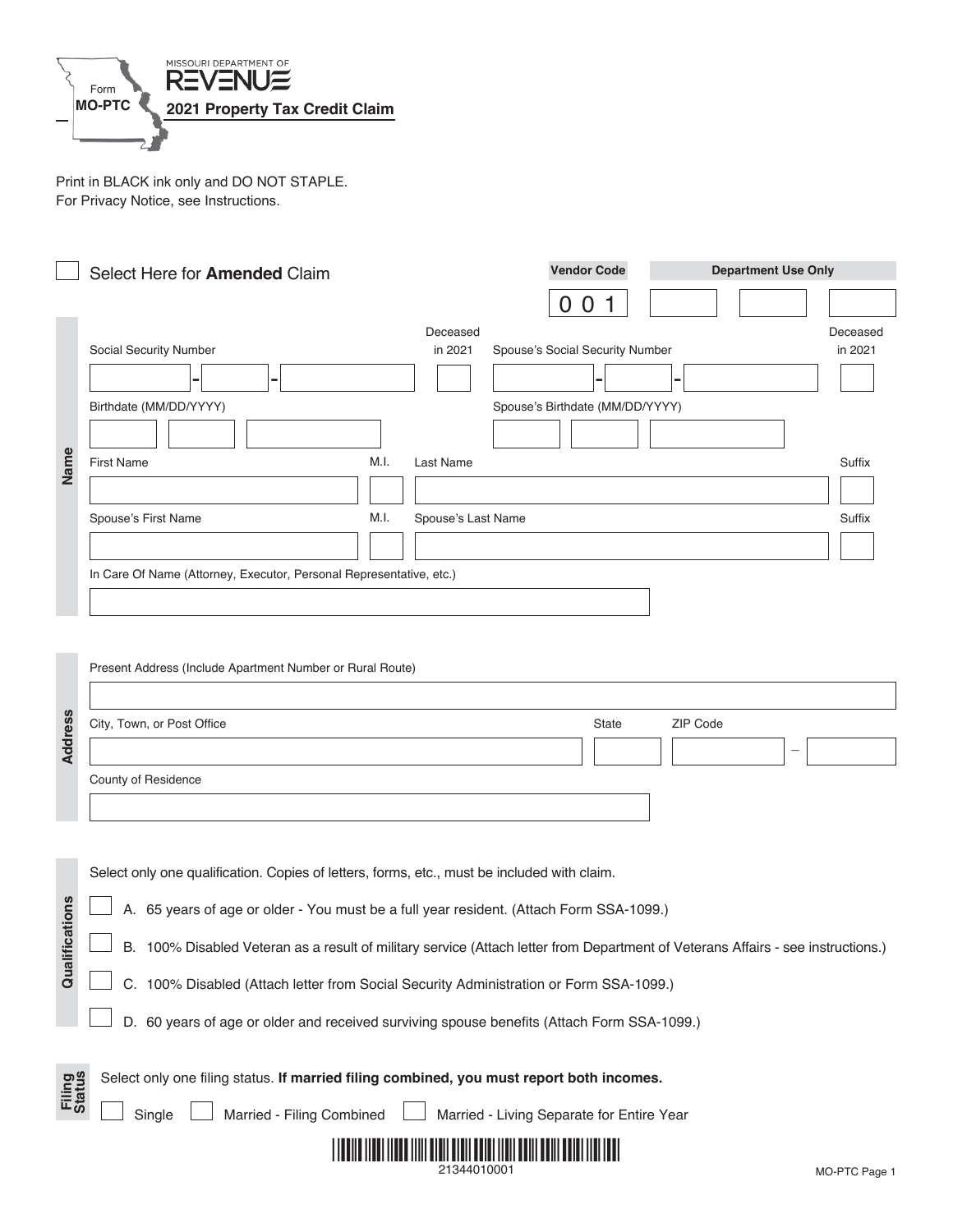## Failure to provide the following attachments will result in denial or delay of your claim: Verification of Rent Paid (**[Form 5674](https://dor.mo.gov/forms/5674.pdf)**), Form(s) 1099, W-2, etc.

| Household Income                                                |     | 1. Enter the amount of social security benefits received by you, your spouse, and your minor<br>children before any deductions and the amount of social security equivalent railroad retirement<br>benefits. Attach Form(s) SSA-1099 or RRB-1099 (TIER I)<br>2. Enter the total amount of wages, pensions, annuities, dividends, interest income, rental income,<br>unemployment compensation, or other income. Attach Form(s) W-2, 1099, 1099-G, 1099-R, | $\mathbf{1}$<br>$\overline{2}$ | 00 <sub>0</sub><br>00 <sub>0</sub> |  |  |
|-----------------------------------------------------------------|-----|-----------------------------------------------------------------------------------------------------------------------------------------------------------------------------------------------------------------------------------------------------------------------------------------------------------------------------------------------------------------------------------------------------------------------------------------------------------|--------------------------------|------------------------------------|--|--|
|                                                                 |     | 3. Enter the amount of railroad retirement benefits (not included in Line 1) before any deductions.                                                                                                                                                                                                                                                                                                                                                       | 3                              | $00\,$                             |  |  |
|                                                                 |     | 4. Enter the amount of veteran's payments or benefits before any deductions.<br>Attach letter from Veterans Affairs (see instructions on page 5)                                                                                                                                                                                                                                                                                                          | $\overline{4}$                 | 00 <sub>0</sub>                    |  |  |
|                                                                 |     | 5. Enter the total amount received by you, your spouse, and your minor children from: public<br>assistance, SSI, child support, or Temporary Assistance payments (TA and TANF). Attach a<br>letter from the Social Security Administration that includes the amount of assistance received                                                                                                                                                                | 5                              | 00 <sub>0</sub>                    |  |  |
|                                                                 | 6.  | Total household income - Add Lines 1 through 5 and enter the total here                                                                                                                                                                                                                                                                                                                                                                                   | 6                              | $00\,$                             |  |  |
|                                                                 |     |                                                                                                                                                                                                                                                                                                                                                                                                                                                           | $\overline{7}$                 | $00\,$                             |  |  |
|                                                                 |     | Single or Married Living Separate - Enter \$0                                                                                                                                                                                                                                                                                                                                                                                                             |                                |                                    |  |  |
|                                                                 |     | Married and Filing Combined - rented or did not own your home for the entire year - Enter \$2,000                                                                                                                                                                                                                                                                                                                                                         |                                |                                    |  |  |
|                                                                 |     | Married and Filing Combined - owned and occupied your home for the entire year - Enter \$4,000                                                                                                                                                                                                                                                                                                                                                            |                                |                                    |  |  |
|                                                                 |     | 8. Net household income - Subtract Line 7 from Line 6 and enter the amount here                                                                                                                                                                                                                                                                                                                                                                           | 8                              | $00\,$                             |  |  |
|                                                                 |     | If you rented or did not own and occupy your home for the entire year and Line 8 is<br>greater than \$27,200, you are not eligible to file this claim.                                                                                                                                                                                                                                                                                                    |                                |                                    |  |  |
|                                                                 |     | If you owned and occupied your home for the entire year and Line 8 is greater<br>than \$30,000, you are not eligible to file this claim.                                                                                                                                                                                                                                                                                                                  |                                |                                    |  |  |
| Real Estate Tax and Rent Paid<br>$\frac{1}{1}$<br>$\frac{1}{1}$ |     | If you owned your home, enter the total amount of property tax paid for your home, less special<br>assessments, or \$1,100, whichever is less. Attach a copy of your 2021 paid real estate tax<br>receipt(s). If your home is on more than five acres or you own a mobile home, attach the<br>Assessor's Certification (Form 948).                                                                                                                        | 9                              | $00\,$                             |  |  |
|                                                                 | 10. | If you rented, enter the total amount from Certification of Rent Paid (Form MO-CRP) Line 9 or<br>\$750, whichever is less. Attach a completed Verification of Rent Paid (Form 5674). NOTE: If you<br>rent from a facility that does not pay property tax, you are not eligible for a Property Tax Credit                                                                                                                                                  | 10                             | $00\,$                             |  |  |
|                                                                 |     | Enter the total of Lines 9 and 10, or \$1,100, whichever is less                                                                                                                                                                                                                                                                                                                                                                                          | 11                             | $00\,$                             |  |  |